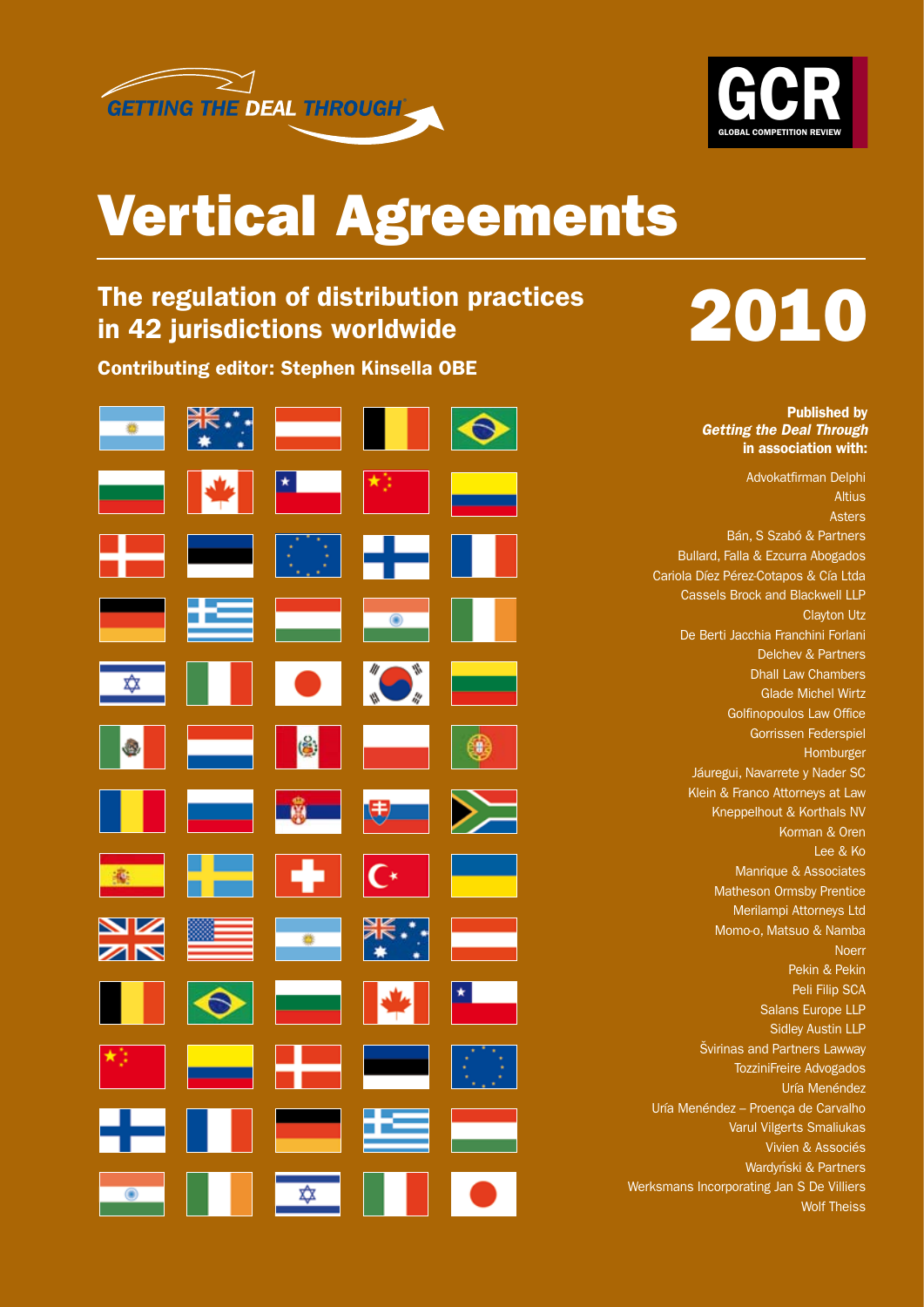| <b>GETTING THE DEAL THROUGH</b> |  |  |  |
|---------------------------------|--|--|--|
|                                 |  |  |  |

# **Vertical** Agreements 2010

Contributing editor: Sidley Austin LLP

Business development manager Joseph Samuel

Marketing managers George Ingledew Robyn Hetherington Dan White Ellie Notley

Subscriptions manager Nadine Radcliffe *GettingTheDealThrough.com*

Assistant editor Adam Myers Editorial assistant Nina Nowak

Senior production editor Jonathan Cowie

# Chief subeditor

Senior subeditor Subeditors Ariana Frampton Charlotte Stretch Peter Beech

Editor-in-chief Callum Campbell Publisher

ISSN 1753-9250

### Vertical Agreements 2010

Published by Law Business Research Ltd London, W11 1QQ, UK Tel: +44 20 7908 1188 Fax: +44 20 7229 6910 © Law Business Research Ltd 2010 No photocopying: copyright licences do not apply.

The information provided in this<br>publication is general and may not<br>paply in a specific situation. Legal<br>advice should always be sought<br>before taking any legal action based<br>on the information provided. This<br>information is

Printed and distributed by Tel: 0870 897 3239

Law Business

| Argentina Carlos Hernán Franco and Carlos Eduardo Peebles Klein & Franco Attorneys at Law                     | 3   |
|---------------------------------------------------------------------------------------------------------------|-----|
| <b>Australia</b> Linda Evans Clayton Utz                                                                      | 10  |
| Austria Guenter Bauer and Katharina Kitzberger Wolf Theiss                                                    | 19  |
| <b>Belgium</b> Carmen Verdonck and Jenna Auwerx Altius                                                        | 25  |
| Brazil José Augusto Regazzini and Marcelo Calliari TozziniFreire Advogados                                    | 32  |
| <b>Bulgaria</b> Ivan Marinov and Emil Delchev Delchev & Partners                                              | 39  |
| <b>Canada</b> Chris Hersh and Nicole Washington Cassels Brock and Blackwell LLP                               | 48  |
| <b>Chile</b> Sergio Díez and Rodrigo Fernández Cariola Díez Pérez-Cotapos & Cía Ltda                          | 57  |
| <b>China</b> Chen Yang Sidley Austin LLP                                                                      | 65  |
| <b>Colombia</b> Javier Cortázar-Mora Manrique & Associates                                                    | 72  |
| <b>Denmark</b> Jan-Erik Svensson <i>Gorrissen Federspiel</i>                                                  | 79  |
| Estonia Ants Mailend and Vaido Põldoja Varul Vilgerts Smaliukas                                               | 87  |
| European Union Stephen Kinsella, Stephen Spinks, Patrick Harrison and Hanne Melin<br><b>Sidley Austin LLP</b> | 94  |
| Finland Erkko Ruohoniemi and Arttu Mentula Merilampi Attorneys Ltd                                            | 105 |
| <b>France</b> Muriel Perrier Vivien & Associés                                                                | 112 |
| Germany Markus M Wirtz and Silke Möller Glade Michel Wirtz                                                    | 119 |
| Greece Christos Golfinopoulos Golfinopoulos Law Office                                                        | 127 |
| Hungary Chrysta Bán Bán, S Szabó & Partners                                                                   | 135 |
| <b>India</b> Vinod Dhall Dhall Law Chambers                                                                   | 142 |
| <b>Ireland</b> Bonnie Costelloe and Donogh Hardiman Matheson Ormsby Prentice                                  | 148 |
| <b>Israel</b> William B Korman and Nachum Oren Korman & Oren                                                  | 155 |
| Italy Fabio Ferraro and Andrew G Paton De Berti Jacchia Franchini Forlani                                     | 164 |
| Japan Nobuaki Mukai Momo-o, Matsuo & Namba                                                                    | 173 |
| Korea Sung Man Kim Lee & Ko                                                                                   | 180 |
| Lithuania Daivis Švirinas Švirinas and Partners Lawway                                                        | 186 |
| Mexico David Hurtado Badiola and Manuel Iglesias Aguilera Jáuregui, Navarrete y Nader SC                      | 193 |
| Netherlands Marleen de Putter, Andre Reznitchenko and Anka Greving<br>Kneppelhout & Korthals NV               | 202 |
| Peru Alfredo Bullard and Carolina de Trazegnies Bullard, Falla & Ezcurra Abogados                             | 208 |
| Poland Dorothy Hansberry-Bieguńska, Sabina Famirska and Antoni Bolecki<br>Wardyński & Partners                | 216 |
| <b>Portugal</b> Joaquim Caimoto Duarte and Tânia Luísa Faria Uría Menéndez – Proença de Carvalho              | 224 |
| Romania Carmen Peli and Manuela Lupeanu Peli Filip SCA                                                        | 232 |
| Russia Ilja Ratschkov and Tatiana Kazankova Noerr                                                             | 240 |
| Serbia Guenter Bauer and Maja Stanković Wolf Theiss                                                           | 251 |
| Slovakia Katarína Pecnová Salans Europe LLP                                                                   | 258 |
| South Africa Pieter Steyn Werksmans Incorporating Jan S De Villiers                                           | 265 |
| Spain Edurne Navarro Varona and Luis Moscoso del Prado Uría Menéndez                                          | 271 |
| Sweden Elisabeth Legnerfält and Helene Andersson Advokatfirman Delphi                                         | 279 |
| Switzerland Franz Hoffet, Marcel Dietrich, Gerald Brei and Martin Thomann Homburger                           | 286 |
| <b>Turkey</b> Okan Or Pekin & Pekin                                                                           | 293 |
| <b>Ukraine</b> Tetiana Vovk and Oleh Furmanchuk Asters                                                        | 301 |
| <b>United Kingdom</b> Stephen Kinsella, David Went and Patrick Harrison Sidley Austin LLP                     | 308 |
| <b>United States</b> Larry Fullerton, Joel Mitnick, Linda Cho and Owen Smith Sidley Austin LLP                | 319 |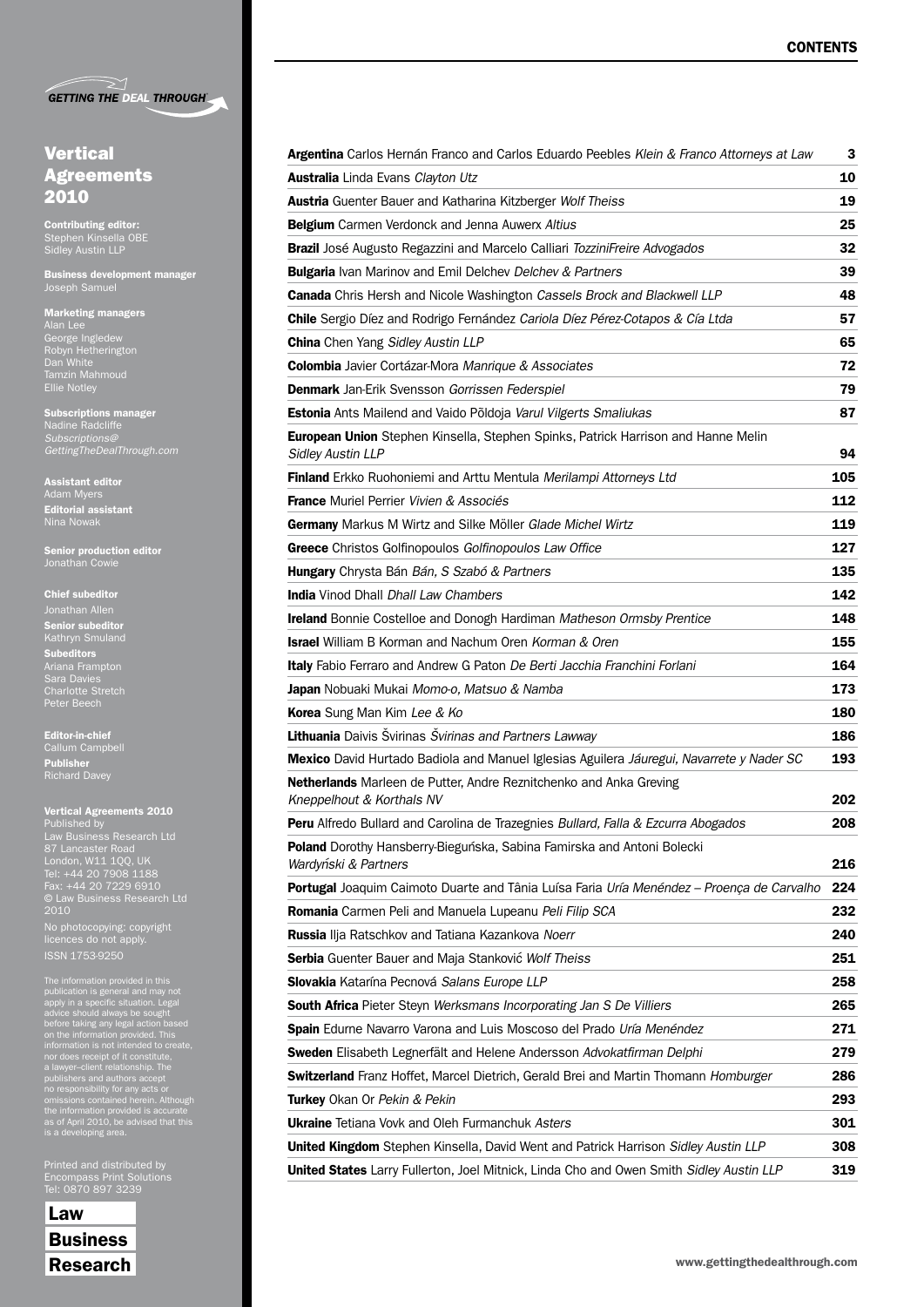# Greece

# Christos Golfinopoulos

Golfinopoulos Law Office

# Antitrust law

1 What are the legal sources that set out the antitrust law applicable to vertical restraints?

The legal source that sets out the antitrust law applicable to vertical restraints is Law No. 703/1977 on Control of Monopolies and Oligopolies and Protection of Free Competition (the Law). Since its entry into force in September 1977, it has been amended several times, most recently by Law No. 3,784/2009 (7 August 2009). The codified version of the law that is available in Greek on the Hellenic Competition Commission's (the HCC) website (www.epant.gr/img/ x2/categories/ctg243\_3\_1193312537.pdf) does not incorporate this last amendment.

In line with article 101(1) of the Treaty on the Functioning of the European Union (TFEU) (formerly 81(1) of the EC Treaty), article 1(1) of the Law prohibits all agreements between undertakings, decisions by associations of undertakings and concerted practices of any kind, that have as their object or effect the prevention, restriction or distortion of competition.

Agreements, decisions or concerted practices that fall within the prohibition of article 1(1) are wholly or partly valid under article 1(3) of the Law, provided the agreement under examination meets all the following conditions:

- it contributes to the improvement of production or distribution of goods or to the promotion of technical or economic progress, allowing consumers a fair share of the resulting benefits;
- it contains only those restrictions absolutely necessary for the attainment of the above objectives; and
- it does not allow the undertakings concerned to eliminate competition in a substantial part of the relevant market.

# Types of vertical restraint

2 List and describe the types of vertical restraints that are subject to antitrust law. Is the concept of vertical restraint defined in the antitrust law?

The prohibition of article 1(1) of the Law extends to agreements consisting, particularly, in:

- directly or indirectly determining selling or purchase prices or any other trading condition;
- limiting or controlling production, supply, technological development or investments;
- sharing of markets or sources of supply;
- applying dissimilar trading conditions to equivalent transactions, in a way that hinders the operation of competition, in particular the unjustifiable refusal to sell, purchase or enter into any other transaction; or
- making the conclusion of contracts subject to acceptance by the other contracting parties of supplementary obligations which, by their nature or according to commercial usage, have no connection with the subject of such contracts.

Restrictions between undertakings operating at a different level of the production or distribution chain, whose object or effect may fall within any of the prohibitions listed above, constitute vertical restraints covered by antitrust law. The list is indicative and therefore non-exhaustive. The most common vertical restraints dealt with by the HCC include resale price maintenance, territorial and customer restrictions, exclusive supply and dealing. In practice, the HCC applies by analogy the criteria set out in EC Regulation No. 2,790/1999 on the application of article 101(3) TFEU to categories of vertical agreements and concerted practices and the relevant European Commission Guidelines on Vertical Restraints (see HCC announcement (17 December 2001) on the application of EC Regulation No. 2,790/1999 at: www.epant.gr/img/x2/categories/ctg277\_ 3\_1196950972.pdf).

# Legal objective

3 Is the only objective pursued by the law on vertical restraints economic, or does it also seek to promote or protect other interests?

As is evident from the wording of article 1, the objective pursued by the Law is economic, namely the protection of competition. In this respect, consumer benefit is also taken into consideration for an exemption under article 1(3) of the Law.

# Responsible authorities

Which authority is responsible for enforcing prohibitions on anticompetitive vertical restraints? Where there are multiple responsible authorities, how are cases allocated? Do governments or ministers have a role?

The HCC is responsible for enforcing article 1 of the Law (articles 8 to 9 of the Law). The HCC is an authority with administrative and economic independence, under the supervision of the minister of economy, competitiveness and marine (formerly minister of development) and is subject to parliamentary control. It consists of nine regular members, which include the president and four rapporteurs. The HCC staff is organised under a directorate-general for competition and an independent office of internal affairs. The directorate-general for competition further consists of four directorates, the legal analysis directorate, two economic analysis directorates and the financial and administrative support directorate plus one independent media section.

Following the latest modification of the Law in 2009, it is only the HCC, acting in plenary session, and not the minister, that may allow the block exemption of categories of agreements on the basis of article 1(3) and may also define categories or types of agreements that are not caught by article 1(1) of the Law. However, by ministerial decision, issued following an HCC opinion, public undertakings and public utilities companies or categories of such undertakings may be excluded from the application of the Law (see question 6). The supervising minister may also apply to the HCC for interim measures, which may only be adopted by the HCC, either following such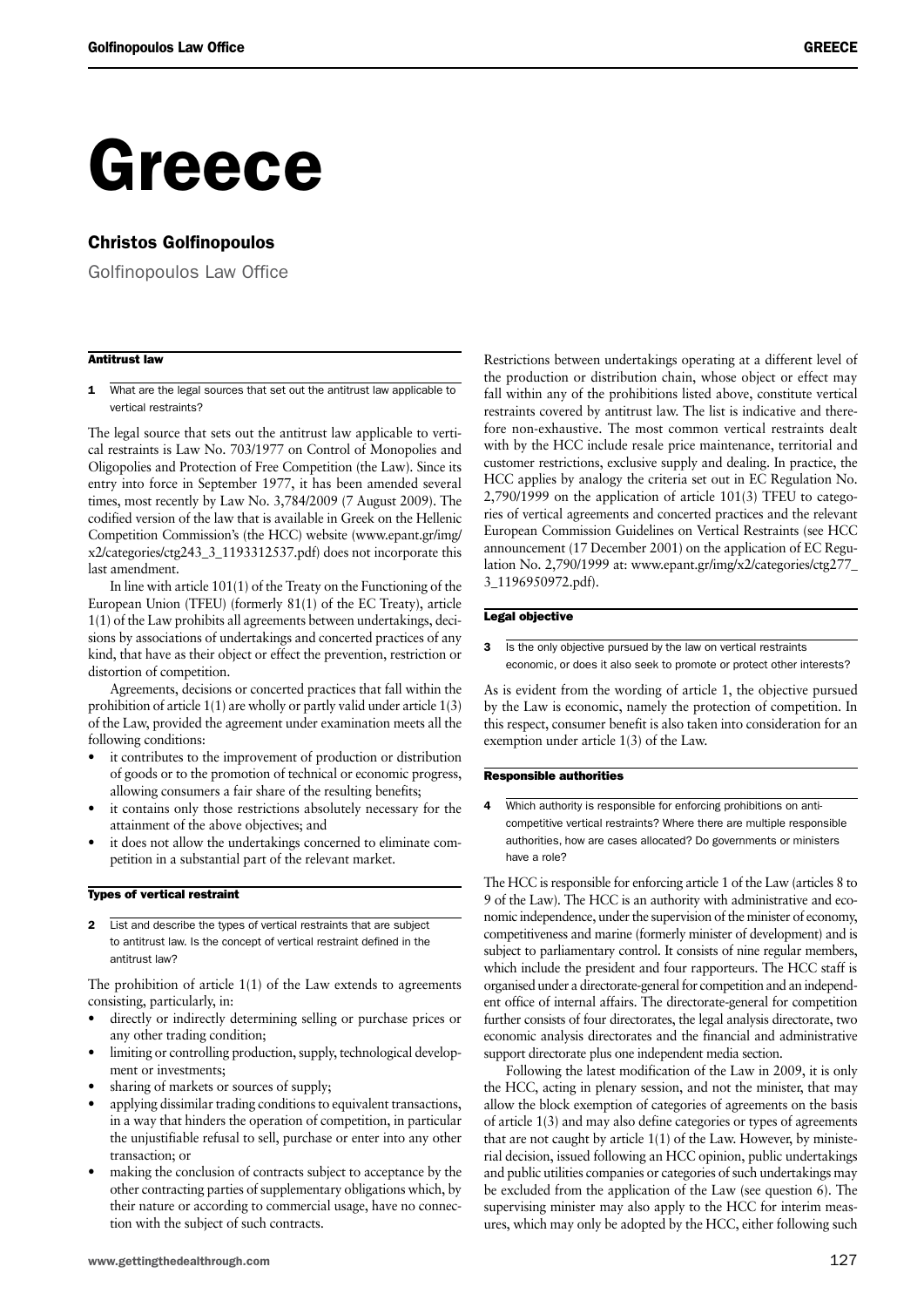an application or ex officio. Further intervention of the minister is limited to administrative and organisational matters of the HCC.

Actions for annulment of the HCC's decisions may be brought before the Athens Administrative Court of Appeals.

# **Jurisdiction**

5 What is the test for determining whether a vertical restraint will be subject to antitrust law in your jurisdiction? Has the law in your jurisdiction regarding vertical restraints been applied extraterritorially? Has it been applied in a pure internet context and if so what factors were deemed relevant when considering jurisdiction?

Under article 32 of the Law, article 1 covers all restrictions of competition that have or may have any impact or effect within the Greek territory, regardless of factors such as the place of execution of the agreement, or the parties' domicile or establishment.

# Agreements concluded by public entities

6 To what extent does antitrust law apply to vertical restraints in agreements concluded by public entities?

Under article 6(1), the provisions of the Law also apply to public undertakings and public utilities companies. By ministerial decision, issued following an HCC opinion, such undertakings or categories of such undertakings may be excluded from the application of the Law, for reasons of their greater importance to national economy.

# Sector-specific rules

7 Do particular laws or regulations apply to the assessment of vertical restraints in specific sectors of industry (motor cars, insurance, etc)? Please identify the rules and the sectors they cover.

No particular rules exist with regards to the assessment of vertical restrains in specific sectors of industry. Where appropriate for the analysis, the HCC will normally refer to the provisions of the existing EC Regulations (eg, in the motor-vehicle sector).

# General exceptions

8 Are there any general exceptions from antitrust law for certain types of vertical restraints? If so, please describe.

On 2 March 2006, the HCC issued a Notice on agreements of minor importance (de minimis), available at www.epant.gr/img/x2/categories/ctg250\_3\_1200308071.pdf. In this notice, the HCC uses market share thresholds to quantify what is not an appreciable restriction of competition under article 1 of the Law, in which case such agreements shall not be caught by the prohibition of article 1(1) of the Law. The Greek De Minimis Notice follows the European Commission Notice on agreements of minor importance that do not appreciably restrict competition under article 81(1) of the EC Treaty (post-Lisbon, article 101(1) TFEU) (OJ C 368, 22 December 2001, p13).

The general rule is that, according to the HCC's view, an agreement between undertakings does not appreciably restrict competition within the meaning of article 1(1) of the Law in the following situations:

- if the aggregate market share held by the parties to the agreement does not exceed 5 per cent on any of the relevant markets affected by the agreement, where the agreement is made between undertakings which are actual or potential competitors on any of these markets (agreements between competitors); or
- if the market share held by each of the parties to the agreement does not exceed 10 per cent on any of the relevant markets affected by the agreement, where the agreement is made between undertakings that are not actual or potential competitors on any of these markets (agreements between non-competitors).

Furthermore, the Notice offers guidance on the calculation and application of these market share thresholds in various situations. Agreements containing hard-core restrictions, as defined in point 11 of the Notice such as price fixing and market sharing, cannot benefit from an exemption under the Notice.

Another exception is introduced by article 7 of the Law, under which the article 1(1) prohibition does not cover agreements, decisions or concerted practices that aim exclusively at strengthening, promoting and securing exports, unless stated otherwise for categories of agreements or products by joint decision of the ministers of finance and development, following an opinion by the HCC. The above is without prejudice to Greece's international obligations.

# **Agreements**

**9** Is there a definition of 'agreement' – or its equivalent – in the antitrust law of your jurisdiction? When assessing vertical restraints under antitrust law does the authority take into account that some agreements may form part of a larger network of agreements or is each agreement assessed in isolation?

There is no definition of 'agreement' in the antitrust legal texts. By reference to settled case law of the Court of Justice of the European Union, the HCC accepts that in order for there to be an 'agreement' within the meaning of article 1(1) of the Law, it is sufficient that the undertakings in question have expressed their joint intention to conduct themselves on the market in a specific way. The form in which that common intention is expressed is irrelevant, so long as it expresses the parties' intention to behave on the market in accordance with the terms of the 'agreement'. The concept is based on a concurrence of wills between at least two parties, the form in which it is manifested being unimportant so long as it constitutes the faithful expression of the parties' intention (Decision 385/V/2008, by reference to EU caselaw 41/69, *Chemiefarma v Commission*, T-41/96, *Bayer v Commission*, T-208/01, *Volkswagen v Commission*). The HCC's assessment may vary in each case depending on whether a network of interrelated or similar agreements exists in the relevant market.

According to early case law (66/89), the HCC had to re-examine a selective distribution agreement to which negative clearance was initially granted, following the notification of a significant number of similar agreements covering an important part of the relevant market, thus changing the conditions of competition as a result of the cumulative effect of those agreements. Most recently, in case 455/V/2009, the HCC examined the cumulative effect of parallel exclusive distribution agreements in the foreign book market between publishing houses and wholesale distributors and found that the agreements led to a foreclosure effect in the relevant market. The HCC took into account the high combined market shares of the distributors (65 per cent), the significant buyer power of the particular distributors, due to their extensive distribution network, their exclusive suppliers' combined market share of 45 per cent, the fact that they also distributed titles for competing publishing houses as principal or de facto exclusive distributors and the high entry barriers in the relevant market.

The Greek de minimis Notice (see question 8) contains an explicit reference to parallel networks of agreements that may have a cumulative foreclosure effect in the relevant market. In these cases, the market share threshold below which an agreement will not be considered to appreciably restrict competition is set at 5 per cent.

# Parent- and related-company agreements

10 In what circumstances do the vertical restraints rules apply to agreements between a parent company and a related company (or between related companies of the same parent company)?

The HCC applies the 'single economic entity doctrine', by reference to case law of the European Court of Justice (ECJ), according to which vertical agreements between parent and subsidiary are not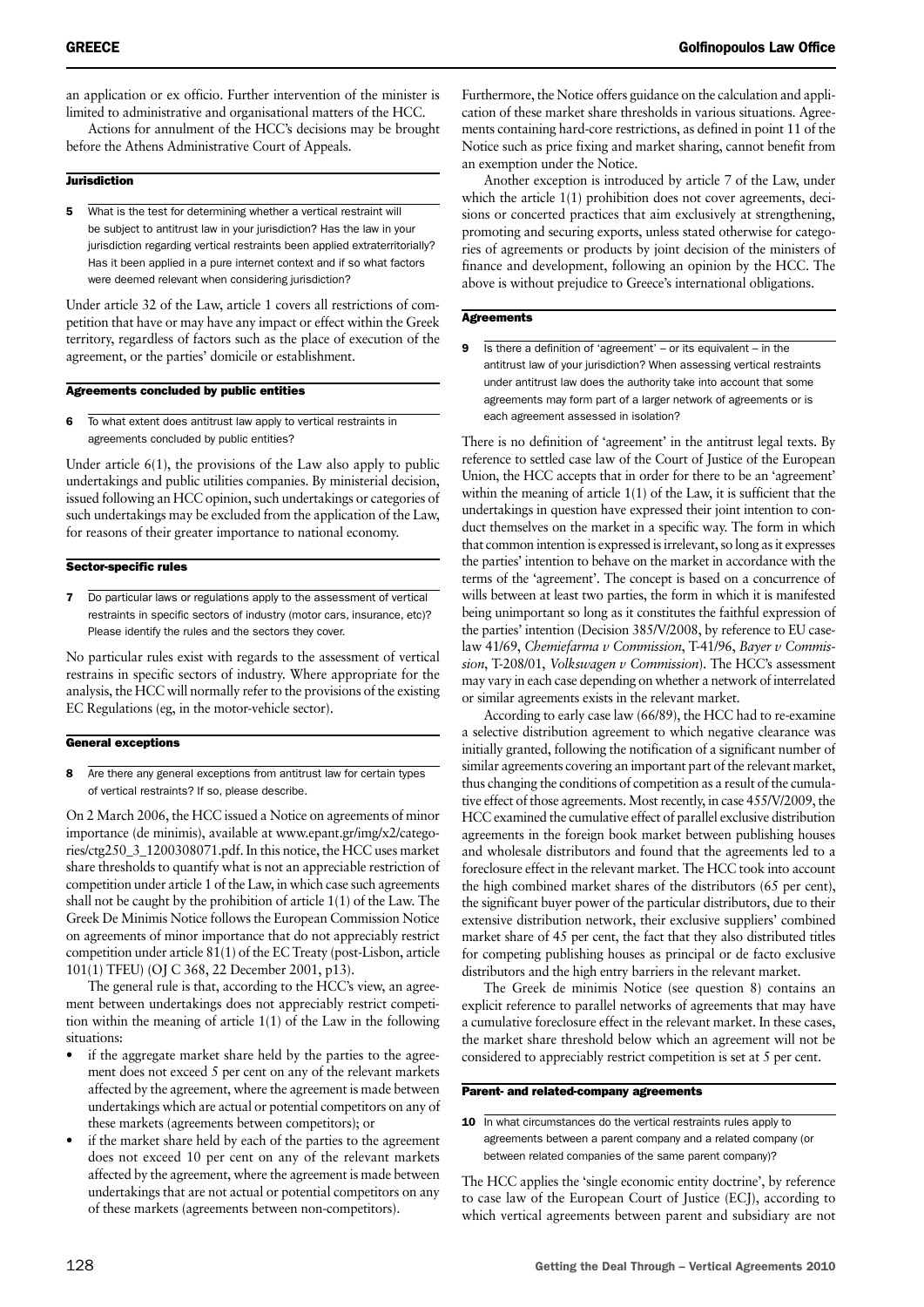caught by the prohibition of article 1(1) of the Law, as they are considered to constitute an allocation of roles, efforts or functions within a single economic entity. The HCC will also examine whether the parent company directly or indirectly exercises control over a related undertaking, namely whether it has the power to exercise more than half the voting rights or has the power to appoint more than half the members of the supervisory board, board of management or bodies legally representing the undertaking, or has the right to manage the undertaking's affairs.

# Agent–principal agreements

11 In what circumstances does antitrust law on vertical restraints apply to agent–principal agreements in which an undertaking agrees to perform certain services on a supplier's behalf for a commission payment?

Article 1 of the Law applies to agency agreements whereby the agent undertakes at least some of the risk or costs associated with carrying out its obligations under the agreement, for example, transportation costs, advertising costs, costs for storage and maintenance of stock as well as financing or investment costs. The determining factor is whether the agent operates autonomously as an independent distributor carrying the related commercial and financial risks of his business, is free to decide his business strategy and is able to recover the investment costs that occurred in execution of the 'agency' agreement. Such cases are considered by the HCC, the Greek courts and commercial legal theory as non-genuine agency or distribution agreements, which are caught by article 1(1) of the Law.

### Intellectual property rights

12 Is antitrust law applied differently when the agreement containing the vertical restraint also contains provisions granting intellectual property rights (IPRs)?

If the granting of IPRs is not the main object of the agreement under examination, the HCC will apply the antitrust law on vertical restraints. The clauses that concern the transfer of IPRs must not have the same object or effect with any of the prohibited restrictions on vertical restraints. The HCC's practice and case law to date offer no significant guidance. It is expected to follow the relevant European legislation and case law on this point.

### Analytical framework for assessment

13 Explain the analytical framework that applies when assessing vertical restraints under antitrust law.

In its analysis on vertical restraints, the HCC largely follows EU legislation and case law. This applies not only to the general legal framework but also to the competitive assessment of particular types of restraints. It is common for the HCC in its decisions to cite and apply the analysis relied on by the European Commission and the Court of Justice of the European Union.

In that context, the HCC will consider those vertical restraints that have as their object the restriction or distortion of competition in the relevant market as most serious and will consider them as unlawful per se. Such restraints primarily consist in restricting the buyer's ability to determine resale prices (either by imposing fixed prices or maintaining minimum resale prices), allowing for absolute territorial protection by imposing restrictions on passive sales or restricting members of a selective distribution system supplying each other or end-users.

The HCC practice has not always been uniform. According to early case law, agreements containing hard-core restrictions such as those mentioned above would escape the prohibition of article 1(1) where the parties' market shares and turnovers in the relevant were insignificant, thus allowing for a conclusion that no restriction or distortion of competition was likely to occur in the relevant market. However, since the formal introduction of the De Minimis Notice (see question 8), hard-core restrictions such as those mentioned in point 11 of the Notice cannot be exempted and will always be considered unlawful per se.

Further, the HCC will examine whether an agreement falls within the exemption of article 1(3) of the Law. Agreements, decisions and concerted practices or categories thereof falling into the scope of article 1(1) of the Law may still be partly or wholly valid, provided that all the following conditions are met:

- they contribute in the improvement of production or distribution of products, or in the promotion of technological or economic progress, while allowing consumers a fair share of the resulting benefit;
- they do not impose restrictions on the relevant undertakings apart from those absolutely necessary for the realisation of the aforementioned objectives; and
- they do not afford such undertakings the possibility to remove competition from a considerable part of the relevant market.
- 14 To what extent does the authority consider market shares, market structures and other economic factors when assessing the legality of individual restraints? Does it consider the market positions and conduct of other suppliers and buyers in its analysis? Does it analyse whether certain types of agreement or restriction are widely used in the market?

The HCC has largely exempted agreements under article 1(3) of the Law containing restrictions other than those considered as unlawful per se, mainly on the basis of the low market shares of the undertakings concerned in the relevant market – which in the vast majority of cases were below the de-minimis threshold -– while reserving its right to withdraw the benefit of the exemption if market conditions change in the future. Incidentally, the HCC has considered whether long-term restrictions were necessary for the achievement of pro-competitive objectives and allowed consumers a fair share of the benefit.

The HCC has examined in a number of cases the legality of noncompetition clauses by reference to market shares. If the market share of the supplier is above 30 per cent or the duration of the restrictions is longer than five years, the HCC will carefully examine the legality of the individual restraint in the context of the facts of each case. Normally, if the supplier has a dominant position, if there exists a very dense exclusive distribution network with small areas assigned to each distributor or if exclusive distribution is combined with exclusive supply, the non-competition clause is unlikely to qualify for an exemption. Buyer power and competing suppliers' market shares have been taken into account in the context of examining the cumulative foreclosure effect of similar exclusive distribution agreements between few players in both the upstream and downstream markets.

When assessing individual restraints, the HCC closely follows the available guidance and precedents from EU legislation and case law, while it often cites the analysis for individual restraints in the European Commission's Vertical Guidelines.

## Block exemption and safe harbour

15 Is there a block exemption or safe harbour that provides certainty to companies as to the legality of vertical restraints under certain conditions? If so, please explain how this block exemption or safe harbour functions.

No block exemption or safe harbour exists in the sense of EC Regulation No. 2,790/1999. However, undertakings may expect the HCC to apply article 1 of the Law to vertical restraints by reference to the provisions of the EC Regulation, the EC guidelines on vertical restraints and relevant case law.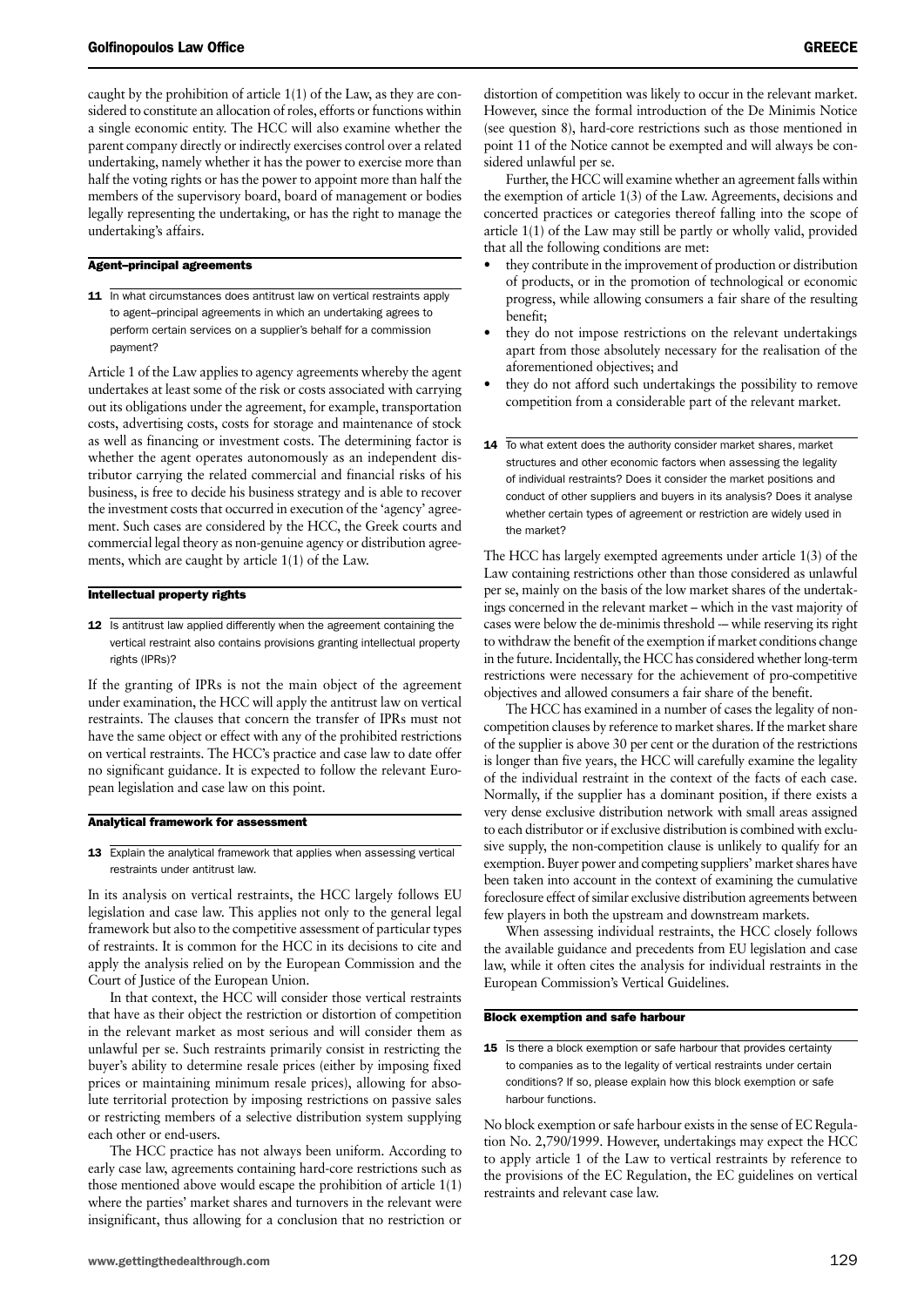# Types of restraint

16 How is restricting the buyer's ability to determine its resale price assessed under antitrust law?

Price fixing and setting minimum prices, whether directly or indirectly, are unlawful per se (see question 13). Indicative prices were also found to fall within the retail price maintenance restriction in cases where the supplier had the right under the agreement to claim compensation in the event of non-compliance of the retailer with the indicative price catalogue.

17 Have the authorities considered in their decisions resale price maintenance restrictions that apply for a limited period to the launch of a new product or brand, or to a specific promotion or sales campaign; or specifically to prevent a retailer using a brand as a 'loss leader'?

There is no relevant guidance. The HCC is expected to follow the relevant European legislation and case law on this point.

18 Have there been any developments in your jurisdiction in relation to resale price maintenance restrictions in light of the landmark US Supreme Court judgment in *Leegin Creative Leather Products Inc v PSKS Inc* or the European Commission's review of its Vertical Block Exemption Regulation and associated guidelines?

In one particular case (Decision 370/V/2007, where the HCC examined a distribution agreement in the motor-vehicle sector by applying the provisions of the relevant EU Regulation), one party argued that retail price fixing is not unlawful per se, but should be judged in the context of the applicable economic and legal framework. By reference to the objectives of the applicable EU motor-vehicle regulation, the HCC noted that the undertaking concerned in that particular case directly undermined those objectives since its behaviour aimed at eliminating intra-brand competition in the markets for spare parts, maintenance and after-sales services. The HCC concluded that had it conducted a rule-of-reason analysis, it would still have reached the same conclusion (ie, that the undertaking concerned violated article 1(1) of the Law by unlawfully imposing retail prices). In its decision, and in more recent decisions, the HCC has been very clear that it considers direct and indirect resale price maintenance as hard-core – therefore unlawful – restrictions.

It is expected that the HCC will agree to a rule-of-reason type analysis when assessing vertical restraints, should the European Commission and Court of Justice decide to adopt such an approach.

# 19 Have decisions relating to resale price maintenance addressed the possible links between such conduct and other forms of restraint?

When examining a cartel case in the dairy products sector, the HCC decided to consider the vertical agreements between dairy companies and distributors separately and in isolation from the horizontal agreements between the same dairy companies, adopting separate fining decisions in each case.

In one case (376/V/08), the HCC examined an agreement between Greece's main public social security organisation (IKA) and a number of banks for the collection of the employers' contributions. The parties had agreed to a fixed fee for the banks' intervention of  $E1$  per transaction and three working days' *valeur*. The HCC found that this term fell within the prohibition of article 1(1) of the Law, as it constituted direct price fixing, however it decided to exempt the agreement (individual exemption) under article 1(3) of the Law (not on the basis of a rule-of-reason analysis) due to the efficiencies that arose out of the agreement such as:

the use of an automated and effective inter-banking system, where the uniform fee structure guaranteed the secure and smooth operation of the system and removed the burden of separate and timeconsuming negotiations between the parties involved;

- all users of the system saved time and resources through the simplified procedures of the system; and
- the agreement concerned only the fees that IKA had to pay to the banks (and not the employers' costs), it was a result of a separate negotiation between IKA and the banks and respected the public policy principles (single fee paid from a public sector body to all the banks in exchange for comparable transactions).

20 Have decisions relating to resale price maintenance addressed the efficiencies that can arguably arise out of such restrictions?

The HCC considers that cost efficiencies resulting from the mere exercise of market power should not be taken into account, especially when examining agreements containing hard-core restrictions such as resale price maintenance. The burden lies on the undertakings concerned to prove that their distribution system may bring about benefits that satisfy the conditions for an exemption.

In case 376/V/08, the HCC exempted under article 1(3) of the Law a price fixing agreement between the IKA and a number of banks, taking account of the efficiencies that arose out of the particular agreement (see question 19).

21 How is restricting the territory into which a buyer may resell contract products assessed? In what circumstances may a supplier require a buyer of its products not to resell the products in certain territories?

Agreements that directly or indirectly have as their object the restriction of sales within the territory of the buyer or to customers to which the buyer may sell its products or services are considered serious restrictions of competition and will be found unlawful per se (see question 13).

However, a supplier may restrict the active sales of his direct buyers in the territory or to groups of customers which have exclusively been allocated to another buyer or which have been reserved for the supplier. These restrictions may not extend to passive sales within that territory or to those groups of customers. Passive sales restrictions result in market partitioning, impede intra-brand competition and may lead to maintaining price differentials within territories or group of customers, either in the wholesale or in the retail level of trade.

22 Explain how restricting the customers to whom a buyer may resell contract products is assessed. In what circumstances may a supplier require a buyer not to resell products to certain resellers or endconsumers?

See question 21.

23 How is restricting the uses to which a buyer puts the contract products assessed?

The HCC's practice and case law to date offers no relevant guidance. It is expected to follow the relevant European legislation and case law on this point.

24 How is restricting the buyer's ability to generate sales via the internet assessed? Have the authorities issued decisions or guidance in relation to restrictions on using the internet for advertising or selling? Has there been antitrust-based litigation resulting in court judgments regarding restrictions on internet sales? If so, what are the key principles encapsulated in such guidelines and judgments?

The HCC's practice and case law to date offers no relevant guidance. It is expected to follow the relevant European legislation and case law on this point.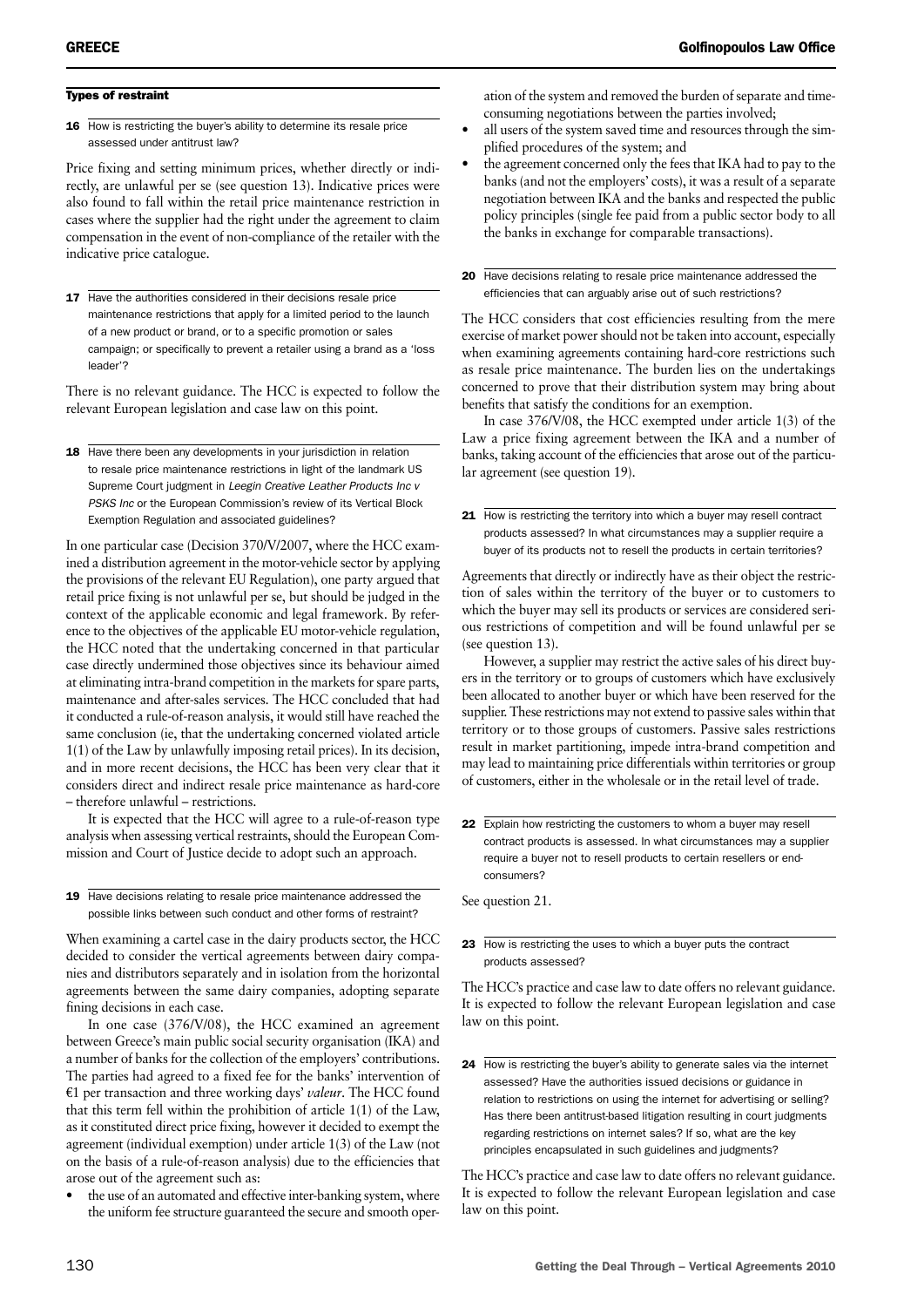25 Briefly explain how agreements establishing 'selective' distribution systems are assessed. Must the criteria for selection be published?

Clauses that are considered necessary for the establishment and effective operation of selective distribution systems and require an agreement between supplier and distributor such as product marketing, advertising promotions, obligation to purchase a production line or to stock minimum quantities, have been found to fall outside article 1(1) of the Law. The supplier may rely on these conditions to refuse a distributor to enter into the selective distribution system, provided these are applied uniformly to all authorised distributors and there is an objective justification for the refusal.

Regarding vertical restraints that are caught by antitrust law, the HCC applies the general analysis described in this chapter, closely following the European legislation and case law.

26 Are selective distribution systems more likely to be lawful where they relate to certain types of product? If so, which types of product and why?

Selective distribution systems are more likely to comply with antitrust law when they relate to branded products of high quality and brand image or technically complex products. Because of the nature of the products concerned, certain objective restrictions will normally be allowed, especially those that may guarantee wide distribution of said products and strengthening their brand image, such as the qualities of the distributor (technical capabilities and professional qualifications), the premises of the distributor (appearance, etc), the protection of the product (storage and packaging conditions) and after-sales support.

27 Regarding selective distribution systems, what kinds of restrictions on internet sales by approved distributors are permitted and in what circumstances? To what extent must internet sales criteria mirror offline sales criteria?

The HCC's practice and case law to date offers no relevant guidance. It is expected to follow the relevant European legislation and case law on this point.

28 Has the authority taken any decisions in relation to actions by suppliers to enforce the terms of selective distribution agreements where such actions are aimed at preventing sales by unauthorised buyers or sales by authorised buyers in an unauthorised manner?

The HCC has ruled on selective distribution cases either following a notification of the agreement at the time of its conclusion or following complaints by distributors against suppliers for violation of contractual obligations or for refusal to supply. Hence, there is no particular guidance on this point.

29 Does the relevant authority take into account the possible cumulative restrictive effects of multiple selective distribution systems operating in the same market?

In its early case law (66/89), the HCC had to re-examine a selective distribution agreement to which negative clearance was initially granted, following the notification of a significant number of similar agreements covering an important part of the relevant market, thus changing the conditions of competition as a result of the cumulative effect of those agreements.

The HCC has adopted decisions condemning resale price maintenance restrictions and practices within selective distribution systems, without however, laying down a set of principles or guidance specifically addressing the links between RPM and selective distribution.

31 How is restricting the buyer's ability to obtain the supplier's products from alternative sources assessed?

The HCC considered such restrictions in a number of franchise agreements and declared them illegal (cases 51/1997 and 128/98). To the extent that the contract products are available through an authorised distribution channel that is not controlled by the supplier, any prohibition on the buyer's ability to obtain products from alternative sources will be found to restrict competition and will be considered invalid.

'English clauses', under which the buyer must notify his supplier and may accept a competing offer from another supplier only if the terms of that offer are more favourable, have been found to be abusive as akin to non-competition clauses (case 434/V/2009).

32 How is restricting the buyer's ability to sell non-competing products that the supplier deems 'inappropriate' assessed?

The HCC's practice and case law to date offers no relevant guidance.

33 Explain how restricting the buyer's ability to stock products competing with those supplied by the supplier under the agreement is assessed.

This question was considered by the HCC in the context of a selective distribution system. It found that refusal of entry into the system was contrary to article 1(1) of the Law, insofar as the only justification behind the refusal was that the candidate distributor would not comply with the restriction not to stock competing products (case 271/2004).

34 How is requiring the buyer to purchase from the supplier a certain amount or minimum percentage of the contract products or a full range of the supplier's products assessed?

The HCC considers such clauses as non-competition restrictions and follows the European Commission analysis on this point.

However, in the context of franchise agreements, the HCC accepts that such restrictions do not fall within the prohibition of article 1 of the Law, even where the supplier imposes on the franhisee the obligation to purchase all of its products from the franchisor for the whole duration of the agreement. The justification is that these restrictions are considered necessary for the preservation of the identity and the reputation of the franchise network. Similarly, clauses where reasonable minimum turnover targets are imposed have occasionally been examined and have been found to be proportionate in the context of franchise agreements. Such restrictions have been accepted as lawful cases of default, granting the supplier the right to terminate an agreement.

35 Explain how restricting the supplier's ability to supply to other resellers, or sell directly to consumers, is assessed.

In cases of exclusive supply, the HCC will consider the market position of the supplier and the buyer in the relevant markets as well as the term of exclusivity (case 267/2004). A 10-year duration exclusivity clause was found to restrict the buyer's ability to source his supplies from other suppliers as well as the opportunity to potential suppliers to provide their goods or services to the buyer, and as such, it was caught by the prohibition of article 1(1) of the Law.

An exemption under article 1(3) may be justified, even for a 10 year term, where that period is necessary for the contracting parties to recover the costs of significant investments in a very competitive market. Factors such as the level and the expected pay-off of the investment, the parties' market shares as well as estimated consumer benefit

<sup>30</sup> Has the authority taken decisions dealing with the possible links between selective distribution systems and resale price maintenance policies? If so, what are the key principles in such decisions?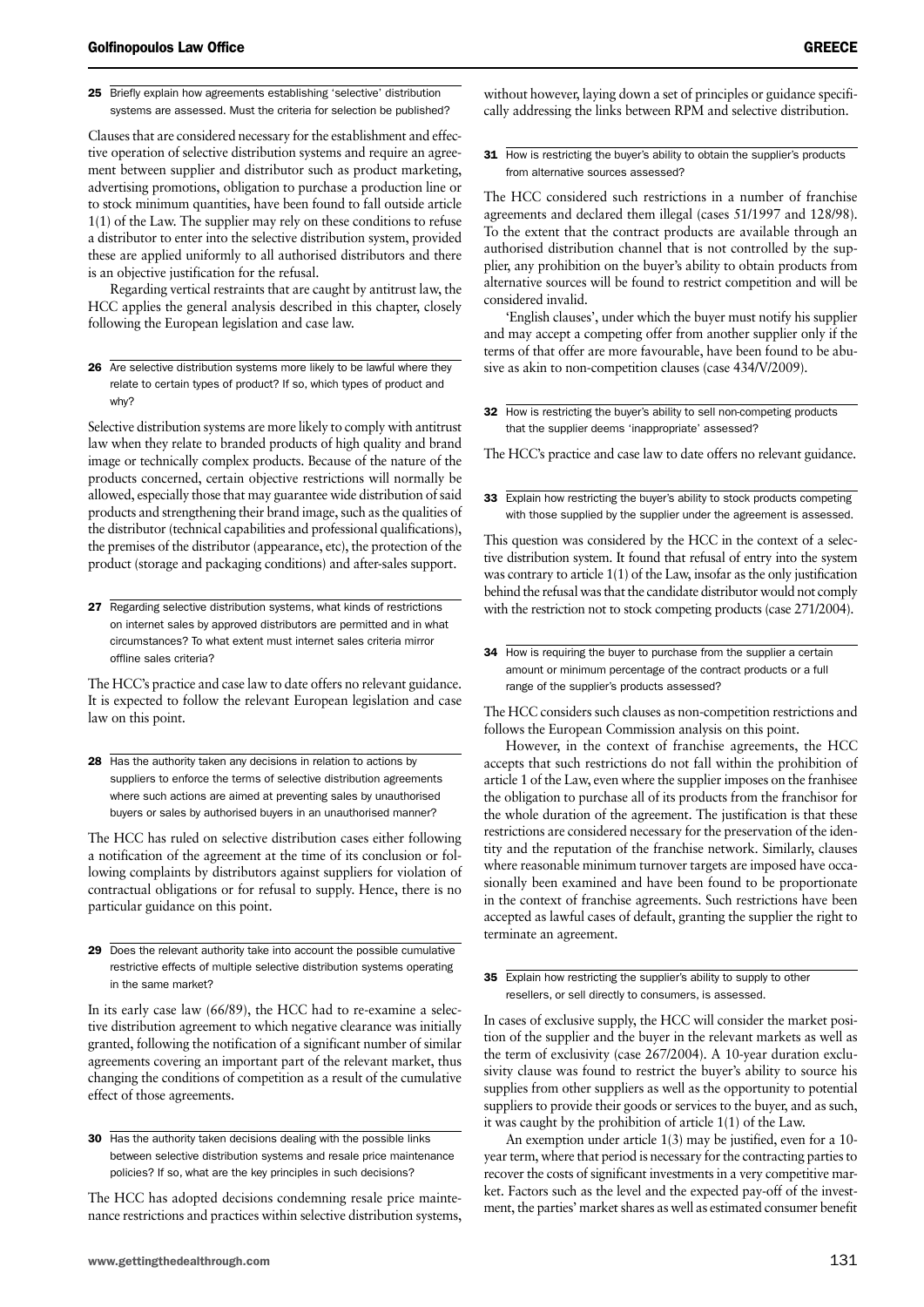will also be taken into consideration. The HCC largely relies on the analysis of the European Commission and the ECJ on this point.

36 To what extent are franchise agreements incorporating licences of IPRs relating to trademarks or signs and know-how for the use and distribution of products assessed differently from 'simple' distribution agreements?

Unlike simple distribution agreements, a franchise agreement, which is often combined with the supply of products, aims at the transfer of know-how, marketing, administrative and commercial methods and means, trademark licensing and the brand name of the supplier. In order to achieve its purpose, the franchisor must ensure that IP, expertise and methods transferred to the franchisee will not become widely known, to the benefit of his competitors, and the franchisor must be able to take appropriate measures to safeguard the good reputation and of his network, his brand name, trademark and corporate identity. Clauses that aim to safeguard the above conditions will not be found to distort competition within the meaning of article 1(1) of the Law.

Furthermore, exclusive supply clauses in the context of franchise agreements may qualify for an exemption under article 1(3) of the Law, where no objective product-standards exist, in order to safeguard the quality of the product, the brand-name of the franchisor and his good reputation. Such restrictions may not extend to supplies from other franchisees (case 252/1995). A five-year duration of said restrictions is normally considered as justified.

37 Explain how a supplier's warranting to the buyer that it will supply the contract products on the terms applied to the supplier's mostfavoured customer or that it will not supply the contract products on more favourable terms to other buyers is assessed. Would the analysis differ where the buyer commits to 'most favoured' terms in favour of the supplier?

Most favoured customer clauses have been considered in cases of selective distribution systems as restrictive of competition and thus unlawful (case 66/89), on the basis that buyers unable to fulfil those terms set by the supplier will find themselves at a competitive disadvantage to the rest of the resellers of the same products in the relevant market.

# Notifying agreements

38 Outline any formal procedure for notifying agreements containing vertical restraints to the authority responsible for antitrust enforcement.

Under article 21 of the Law, the agreements, decisions or concerted practices of article 1(1) of the Law must be notified by the contracting parties to the HCC within 30 days from their conclusion, adoption or execution. The information to be notified is the identity of the participating undertakings, the object of the agreement, the relevant market, the time of entry into the agreement and its duration. The notification form is available in Greek on the HCC's website at: www.epant.gr/entypa.php?Lang=gr&id=37. There is a filing fee of e300. The notification requirement is fulfilled if at least one of the participating undertakings notifies the agreement. Agreements of minor importance (de minimis) need not be notified.

Failure to notify is punished with a fine of at least  $£15,000$  and up to 10 per cent of the gross turnover of the undertaking for the current or the previous financial year. Although the Law does not specify, the practice to date shows that it is the national, not the worldwide, turnover of the undertaking concerned that is taken into account.

The HCC is not obliged or required to examine the notified agreement (article 23 of the Law). It may, however, examine each

particular agreement at any time whether ex officio or following a complaint. The HCC's examination procedure may involve requesting additional information from the notifying and third parties. It is concluded with a reasoned recommendation by the Directorate General of Competition to the HCC. The Directorate's recommendation is notified to the parties together with the date of discussion of the case before the HCC. The parties have the right to submit their written observations at least 30 days prior to the date of discussion and must declare – stating reasons – whether they wish to exercise their right to be heard during the discussion (oral hearing). The HCC reserves the right to decide whether to accept oral presentations.

Following the entry into force of Law No. 3784/2009, the HCC no longer issues individual exemption decisions under article 1 paragraph 3 of the law or negative clearances. The relevant articles 10 and 11 of the law have been abolished.

# Authority guidance

39 If there is no formal procedure for notification, is it possible to obtain guidance from the authority responsible for antitrust enforcement or a declaratory judgment from a court as to the assessment of a particular agreement in certain circumstances?

Not applicable.

# Complaints procedure for private parties

40 Is there a procedure whereby private parties can complain to the authority responsible for antitrust enforcement about alleged unlawful vertical restraints?

Under article 24(1) of the Law, any natural or legal person has the right to file a complaint against an infringement of article 1(1) and (2) of the Law as well as of article 101 TFEU. The HCC is required to issue a decision within six months of the date the complaint was filed, with the possibility of a further extension of the above deadline by two months in exceptional cases where further investigation is necessary.

# **Enforcement**

41 How frequently is antitrust law applied to vertical restraints by the authority responsible for antitrust enforcement? What are the main enforcement priorities regarding vertical restraints?

Vertical restraints cover a very small part of the HCC's workload, with just a few decisions issued each year.

42 What are the consequences of an infringement of antitrust law for the validity or enforceability of a contract containing prohibited vertical restraints?

The specific restrictions of the agreement are null and void. The validity of an agreement is not affected where the HCC considers the unlawful clauses to be independent of the rest of the contract. Under article 181 of the Greek Civil Code, the remaining clauses of the agreement are valid and enforceable if the parties would have entered into the agreement even without the clauses that were declared unlawful.

43 May the authority responsible for antitrust enforcement directly impose penalties or must it petition another entity? What sanctions and remedies can the authorities impose? What notable sanctions or remedies have been imposed? Can any trends be identified in this regard?

The HCC itself has the power to impose penalties, fines and pecuniary sanctions that are provided for in the provisions of the Law. In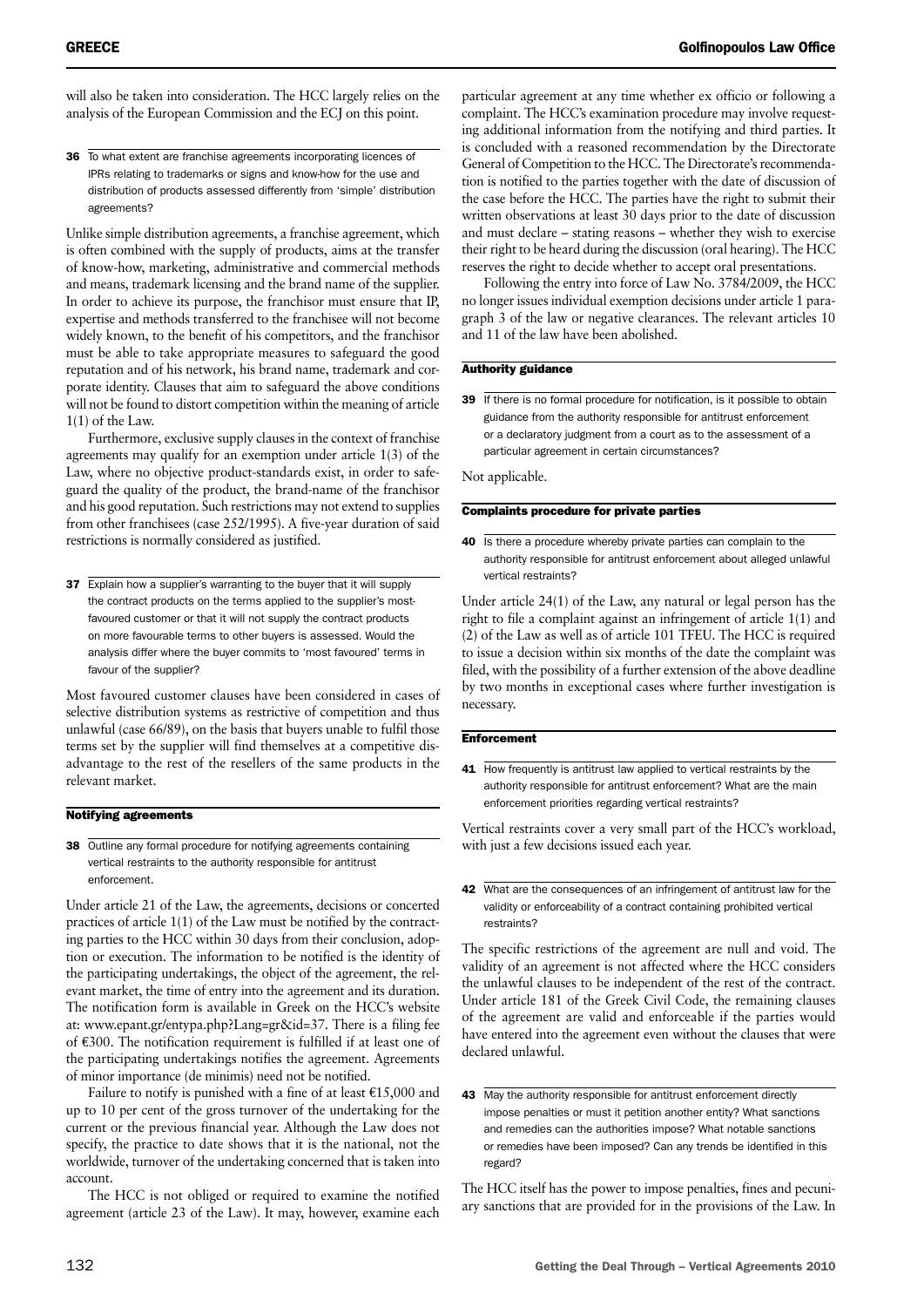finding of a breach of article 1 of the Law or article 101 TFEU, the HCC may by decision:

- order the undertakings to bring the infringement to an end and refrain from it in the future;
- impose behavioural or structural measures, which must be necessary and expedient for the termination of the infringement and proportionate to the type and gravity of the infringement;
- address recommendations to the undertakings concerned and threaten with a fine, pecuniary sanction or both, in case of continuation or repetition of an infringement;
- consider that a fine or pecuniary sanction has been forfeited, when by decision it finds the continuation or repetition of an infringement; and
- impose a fine on the infringing undertakings.

If, during an investigation the HCC considers that a violation of article 1 is likely to exist, it may also accept commitments from the undertakings concerned to end the suspected violation, making those commitments binding for them, even if only for a short period of time.

The fine for a violation of article 1 of the Law may reach 15 per cent of the gross turnover of the undertaking for the year during which the violation ceased. If the violation continues until the time of the decision, it is the gross turnover for the current or the previous financial year that is taken into account. The Law does not clarify whether it is the national or the worldwide turnover that will be taken into account; however, to date the fines imposed have been calculated on the basis of national turnover. A pecuniary sanction of  $E10,000$  per day may be imposed in cases of delay to comply with a decision, according to its provisions. A notice on the calculation of fines is available at www.epant.gr/img/x2/categories/ctg250\_3\_ 1193315361.pdf

The HCC may also impose a fine of up to 10 per cent of the gross turnover of an undertaking for the current or the previous year when the violation occured, in cases of non-compliance with a previous decision.

The HCC may also order interim measures ex officio or following a request from the minister of development, in cases where a violation of article 1 of the Law or article 101 TFEU is likely, and there is an urgent case to avert imminent risk of irreparable damage to the public interest. A fine of  $\epsilon$ 5,000 per day may be imposed in cases of non-compliance with such a decision.

In one of its most publicised cases on vertical agreements, the HCC imposed (December 2007) total fines of  $E28.5$  million on supermarkets and dairy processors for resale price maintenance and passive sales restrictions. However, no particular trend can be established regarding the HCC's fining policy, considering the very few fining decisions on vertical restraints cases that the HCC has adopted to date. In those cases, the level of fines ranged up to 2 per cent of the national turnover of the undertaking concerned.

It should also be noted that the Law provides for criminal sanctions. Those who, whether individually or as representatives of legal entities, violate article 1 of the Law or article 101 TFEU face imprisonment of at least six months and a fine ranging from  $£15,000$  to  $E150,000$ . There is also a sentence of at least six-months' imprisonment for those who obstruct an investigation, refuse to supply information or supply false information, and a fine for same offences which ranges from  $£10,000$  to  $£50,000$ .

# Investigative powers of the authority

44 What investigative powers does the authority responsible for antitrust enforcement have when enforcing the prohibition of vertical restraints?

The HCC may conduct investigations on its own initiative following a complaint or following a request by the minister of development.

Acting within its investigative powers, the president of the HCC or a HCC official duly authorised by him may request information in writing from any person, undertaking or public authority. Failure by a natural person or an undertaking to fully comply with such an information request within the time limit set by the HCC may incur a fine of at least  $\text{\textsterling}15,000$  and up to 1 per cent of the national turnover of the undertaking that failed to provide the information.

Furthermore, in order to investigate a possible breach of article 1(1) and (2), HCC officials, entrusted with the powers of tax inspectors, have the authority to:

- inspect and receive copies or extracts of any kind of books, information, communications and documents of the undertakings concerned, even if they are in possession of their directors or any other personnel, regardless of their physical or electronic form or place of storage;
- conduct investigations at the offices and other premises and means of transportation of the undertakings concerned;
- secure any business premises, books or documents during the investigation;
- conduct searches at the private homes of managers, directors, administrators and, in general, persons entrusted with the management of a business, provided there is reasonable suspicion that books or other documents which belong to the undertaking concerned and are relevant to the investigation are kept there; and
- take sworn or unsworn testimonies, ask for explanations and record the relevant answers.

Obstructing the HCC's investigation or refusing to present the requested documents and information and provide copies incurs a fine of between  $\text{£}15,000$  and  $\text{£}100,000$ . It is not uncommon that the HCC asks for the public prosecutor to be present during investigations.

# **GOLFINOPOULOS**

# Christos Golfinopoulos christos@golfinopoulos.com

Pantanassis 64 Tel: +30 2610 272628 26221 Patra Fax: +30 2610 272553 Greece www.golfinopoulos.com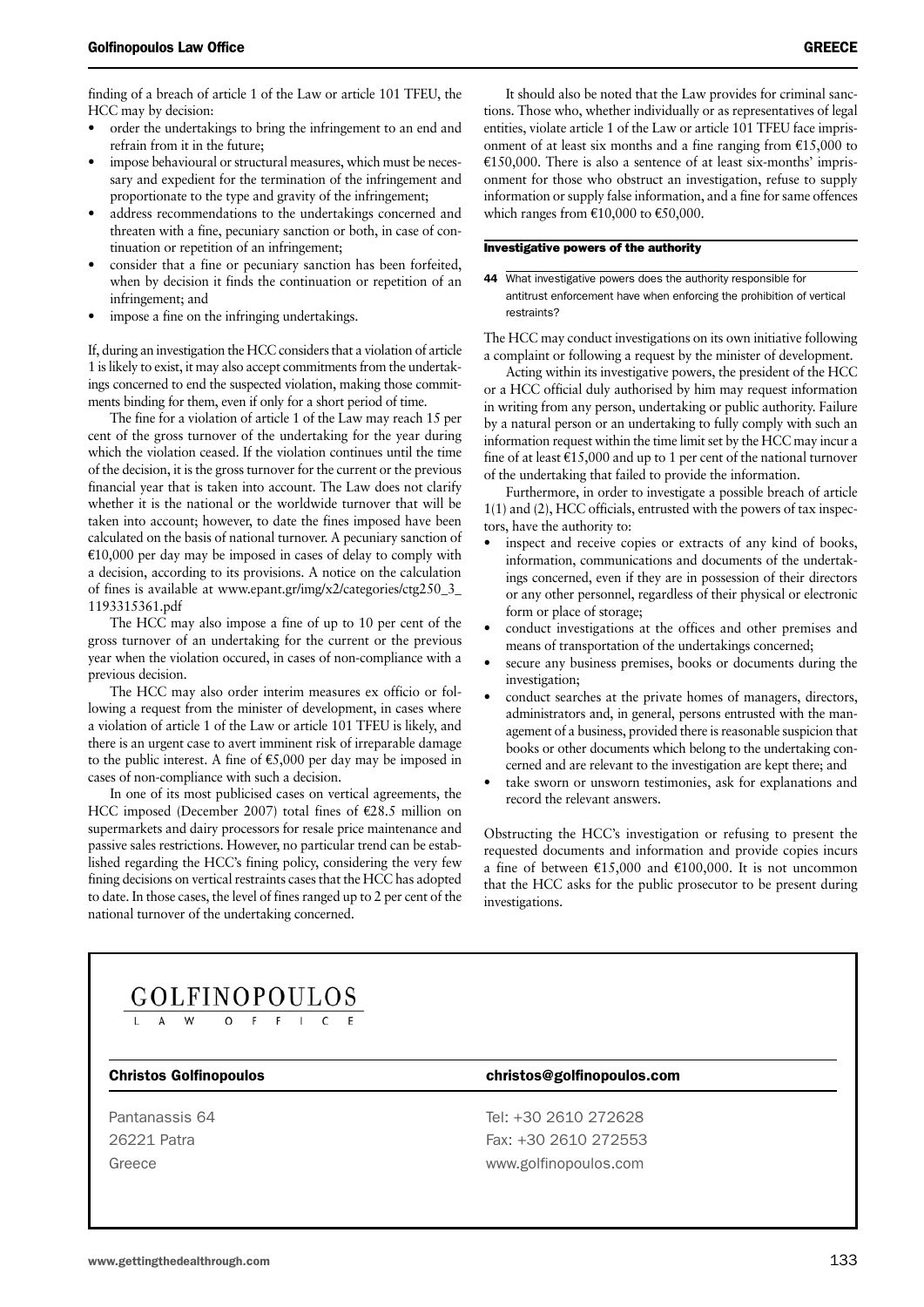# Private enforcement

45 To what extent is private enforcement possible? Can non-parties to agreements containing vertical restraints obtain declaratory judgments or injunctions and bring damages claims? Can the parties to agreements themselves bring damages claims? What remedies are available? How long should a company expect a private enforcement action to take?

The legal basis for bringing an action for damages in Greece is article 914 of the Civil Code establishing tort liability, under which anyone can claim damages provided the following conditions are met:

- unlawful act;
- fault (intent or negligence);
- damage; and
- causal link between the unlawful act and the damage.

The civil courts have jurisdiction to hear such actions and may adjudicate compensation and reasonable pecuniary satisfaction in case of moral damage (article 932 of the Civil Code). Compensation may be awarded in the form of pecuniary damages or in natural restitution, depending on the specific circumstances of the case (article 297 of the Civil Code).

It may take up to two or three years for a court ruling on a private enforcement action in the first instance. The successful party may recover the legal costs that were necessary for supporting their action and minimum legal fees, according to the limitations provided by law.

# Other issues

46 Is there any unique point relating to the assessment of vertical restraints in your jurisdiction that is not covered above?

Article 18a of Law No. 146/1914 on unfair competition prohibits abusive behaviour towards economically dependent undertakings in vertical relationships, irrespective of the existence of a dominant position. For this reason, it is often referred to as part of the vertical agreements legal framework. Said prohibition has been moved from Law No. 703/77 to Law No. 146/1914.